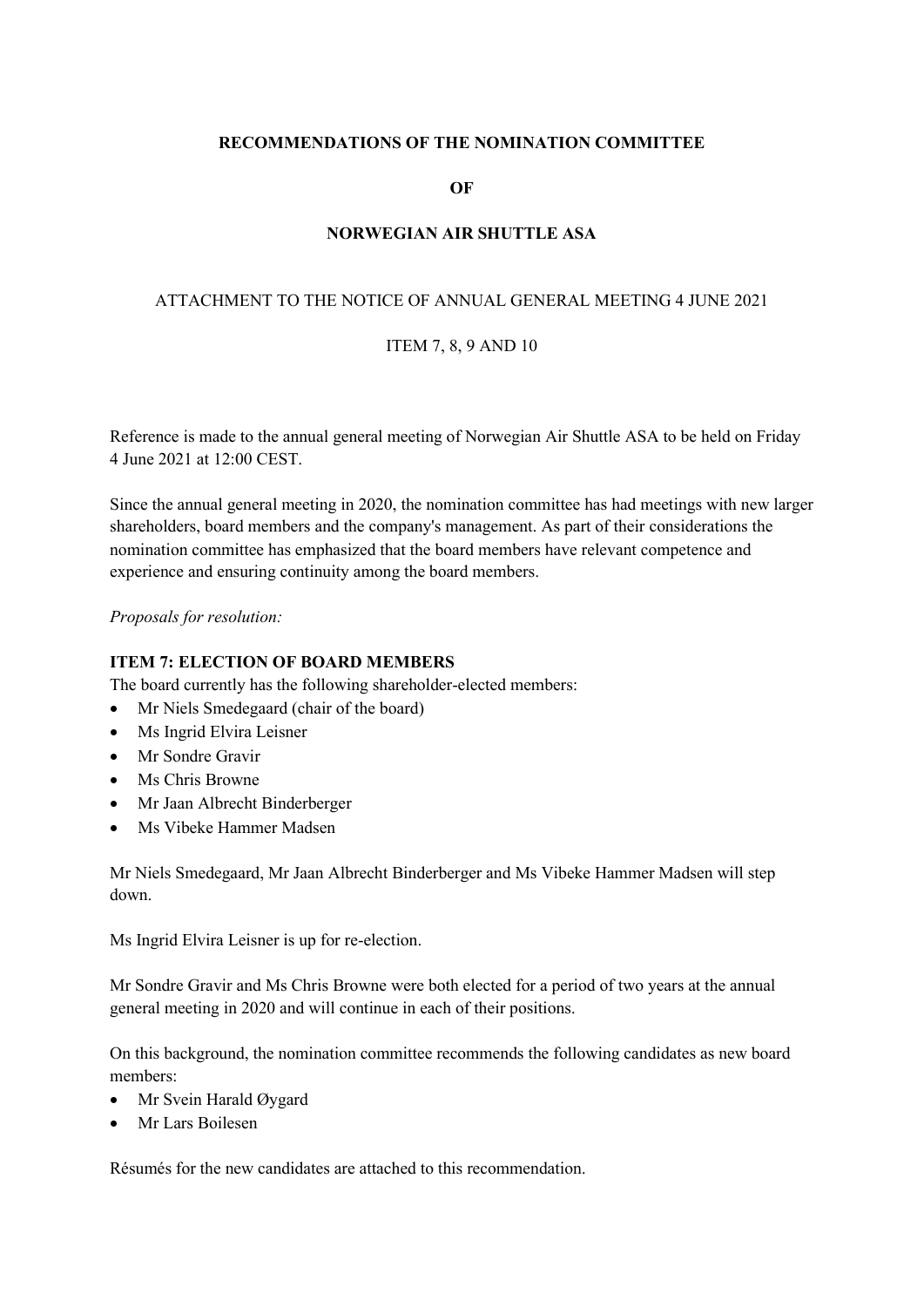# *7.1 Mr Svein Harald Øygard*

The nomination committee recommends that Mr Svein Harald Øygard be elected as new chair of the board and that the general meeting adopt the following resolution:

*"Mr Svein Harald Øygard is elected as chair of the board of directors."* 

# *7.2. Mr Lars Boilesen*

The nomination committee recommends that Mr Lars Boilesen be elected as new board member and that the general meeting adopt the following resolution:

*"Mr Lars Boilesen is elected as member of the board of directors."* 

# *7.3 Ms Ingrid Elvira Leisner*

The nomination committee recommends that Ms Ingrid Elvira Leisner be re-elected as board member and that the general meeting adopt the following resolution:

*"Ms Ingrid Elvira Leisner is re-elected as member of the board of directors."* 

Following the recommendation of the nomination committee the board will comprise the following shareholder-elected members:

- Mr Svein Harald Øygard (chair of the board)
- Mr Lars Boilesen
- Ms Ingrid Elvira Leisner
- Mr Sondre Gravir
- Ms Chris Browne

# **ITEM 8: ELECTION OF MEMBERS TO THE NOMINATION COMMITTEE**

The nomination committee currently has the following members:

- Mr Bjarne Borgersen (chair of the nomination committee)
- Mr Nils Bastiansen
- Mr Sven Ferman Hermansen

Mr Bjarne Borgersen and Mr Sven Ferman Hermansen will step down. Mr Nils Bastiansen was reelected for a period of two years at the annual general meeting in 2020 and will continue in his position.

The nomination committee recommends the following new members of the committee:

- Mr Nils A. Foldal
- Mr Tor Svelland
- Mr Jakob Iqbal

Résumés for the new members are attached to this recommendation.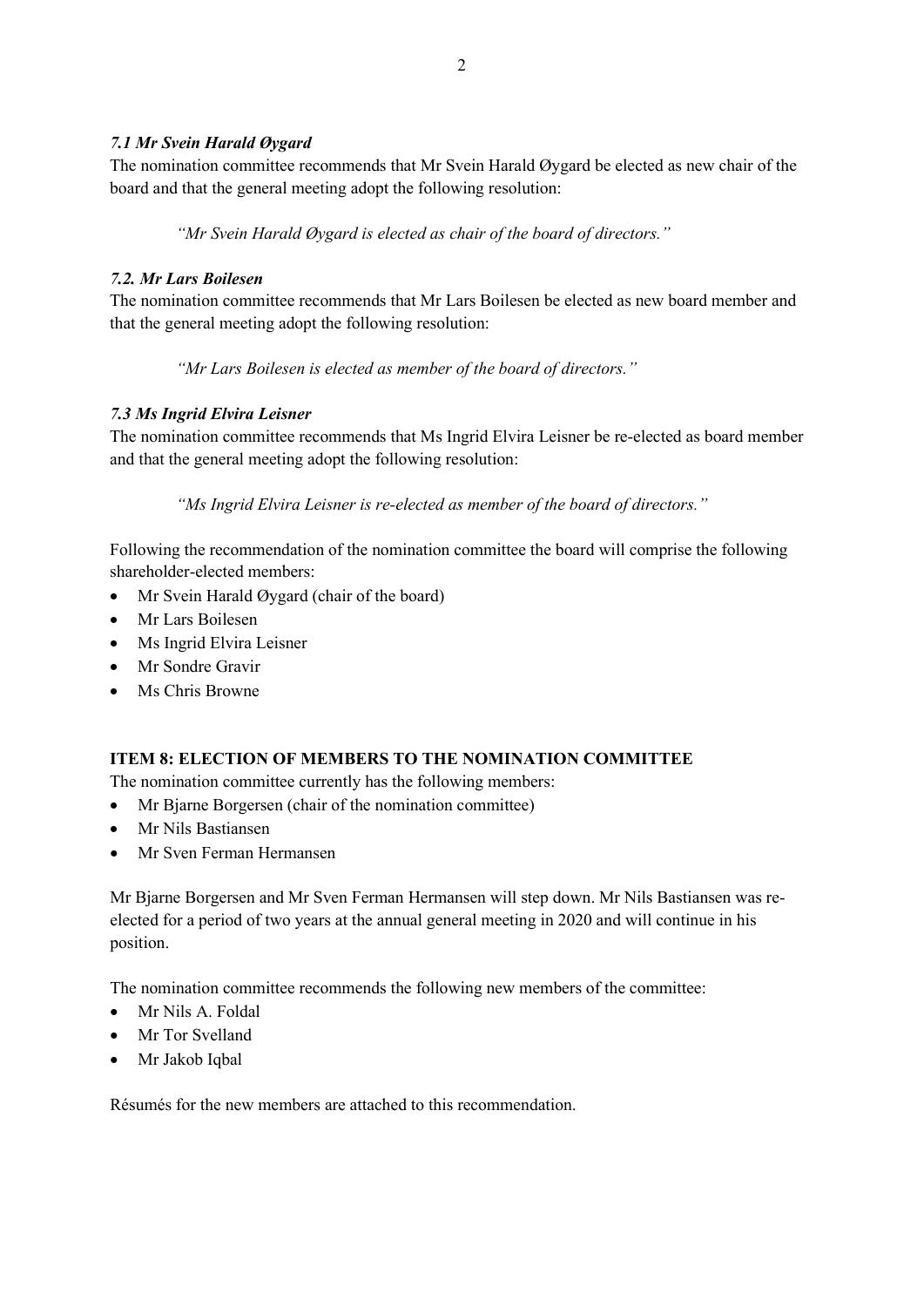# *8.1 Mr Nils A. Foldal*

The nomination committee recommends that Mr Nils A. Foldal be elected as new chair of the nomination committee and that the general meeting adopt the following resolution:

*"Mr Nils A. Foldal is elected as chair of the nomination committee."* 

## *8.2 Mr Tor Svelland*

The nomination committee recommends that Mr Tor Svelland be elected as new member of the nomination committee and that the general meeting adopt the following resolution:

*"Mr Tor Svelland is elected as member of the nomination committee."* 

## *8.3 Mr Jakob Iqbal*

The nomination committee recommends that Mr Jakob Iqbal be elected as new member of the nomination committee and that the general meeting adopt the following resolution:

*"Mr Jakob Iqbal is elected as member of the nomination committee."* 

Following the recommendation of the nomination committee the nomination committee will comprise the following members:

- Mr Nils A. Foldal (chair of the nomination committee)
- Mr Tor Svelland
- Mr Jakob Iqbal
- Mr Nils Bastiansen

# **ITEM 9: DETERMINATION OF COMPENSATION TO THE MEMBERS OF THE BOARD**

The nomination committee has reviewed the current fees and proposes the following remuneration for the period from the annual general meeting in 2021 to the annual general meeting in 2022:

| <b>Position</b>    | Compensation                                                                    |
|--------------------|---------------------------------------------------------------------------------|
| Chair of the board | Annual fee of total NOK 1,100,000 whereof:                                      |
|                    | NOK 750,000 in cash, to be resolved in advance but paid in<br>a.                |
|                    | arrears after the annual general meeting the following year                     |
|                    | $(2022)$ , and                                                                  |
|                    | NOK 350,000 in cash, to be resolved in advance and paid after<br>$\mathbf{b}$ . |
|                    | the annual general meeting the same year $(2021)$ . It is assumed               |
|                    | that the amount, subtracted tax, is invested in shares in the                   |
|                    | company and that the shares are purchased at market price                       |
|                    | within 6 months after the date of the annual general meeting.                   |
|                    | The shares cannot be sold until the shares have a value                         |
|                    | corresponding to an annual board fee (total NOK $1,100,000$ ) or                |
|                    | before resignation from the board.                                              |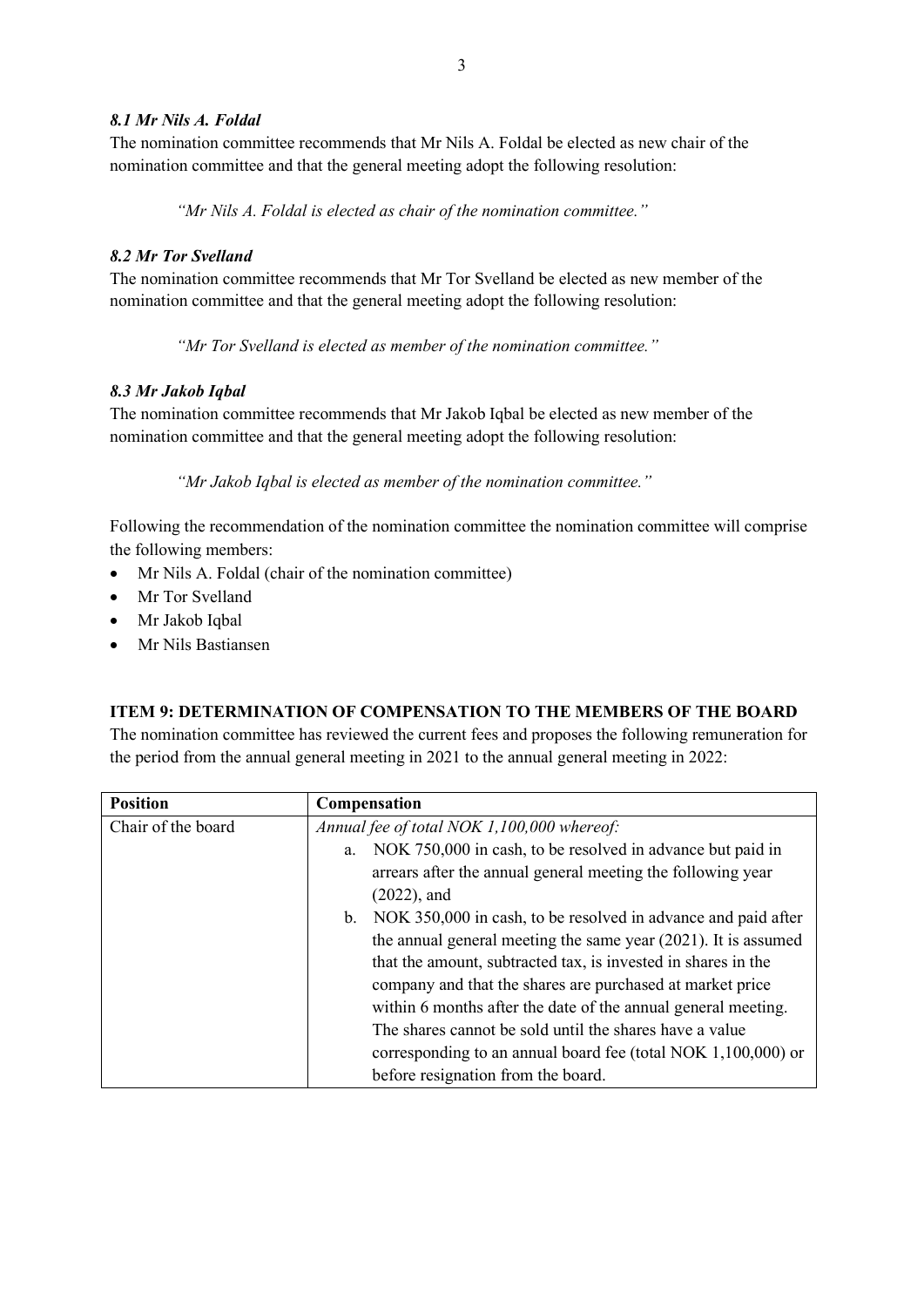| Deputy Chair               | Annual fee of total NOK 550,000 whereof:                               |
|----------------------------|------------------------------------------------------------------------|
|                            | NOK 400,000 in cash, to be resolved in advance but paid in<br>a.       |
|                            | arrears after the annual general meeting the following year            |
|                            | $(2022)$ , and                                                         |
|                            | NOK 150,000 in cash, to be resolved in advance and paid after<br>b.    |
|                            | the annual general meeting the same year $(2021)$ . It is assumed      |
|                            | that the amount, subtracted tax, is invested in shares in the          |
|                            | company and that the shares are purchased at market price              |
|                            | within 6 months after the date of the annual general meeting.          |
|                            | The shares cannot be sold until the shares have a value                |
|                            | corresponding to an annual board fee (total NOK 550,000) or            |
|                            | before resignation from the board.                                     |
| Directors elected by the   | Annual fee of total NOK 500,000 whereof:                               |
| shareholders               | NOK 400,000 in cash, to be resolved in advance but paid in<br>a.       |
|                            | arrears after the annual general meeting the following year            |
|                            | $(2022)$ , and                                                         |
|                            | NOK 100,000 in cash, to be resolved in advance and paid after<br>b.    |
|                            | the annual general meeting the same year $(2021)$ . It is assumed      |
|                            | that the amount, subtracted tax, is invested in shares in the          |
|                            | company and that the shares are purchased at market price              |
|                            | within 6 months after the date of the annual general meeting.          |
|                            | The shares cannot be sold until the shares have a value                |
|                            | corresponding to an annual board fee (total NOK 500,000) or            |
|                            | before resignation from the board.                                     |
| Directors elected by and   | Annual fee of total NOK 150,000 in cash, to be resolved in advance but |
| amongst the employees      | paid in arrears after the annual general meeting the following year    |
|                            | (2022).                                                                |
| Chair of the audit         | Annual fee of NOK 175,000 in cash, to be resolved in advance but paid  |
| committee                  | in arrears after the annual general meeting the following year (2022). |
| Other members of the audit | Annual fee of NOK 125,000 in cash, to be resolved in advance but paid  |
| committee                  | in arrears after the annual general meeting the following year (2022). |

Further, the nomination committee proposes an extraordinary fee for the additional workload for the members of the board for the period from the annual general meeting in 2020 to the annual general meeting in 2021:

| <b>Position</b>          | <b>Extraordinary fee</b>                                         |
|--------------------------|------------------------------------------------------------------|
| Chair of the board       | NOK 500.000 in cash, to be paid after the annual general meeting |
|                          | 2021.                                                            |
| Directors elected by the | NOK 100.000 in cash, to be paid after the annual general meeting |
| shareholders             | 2021.                                                            |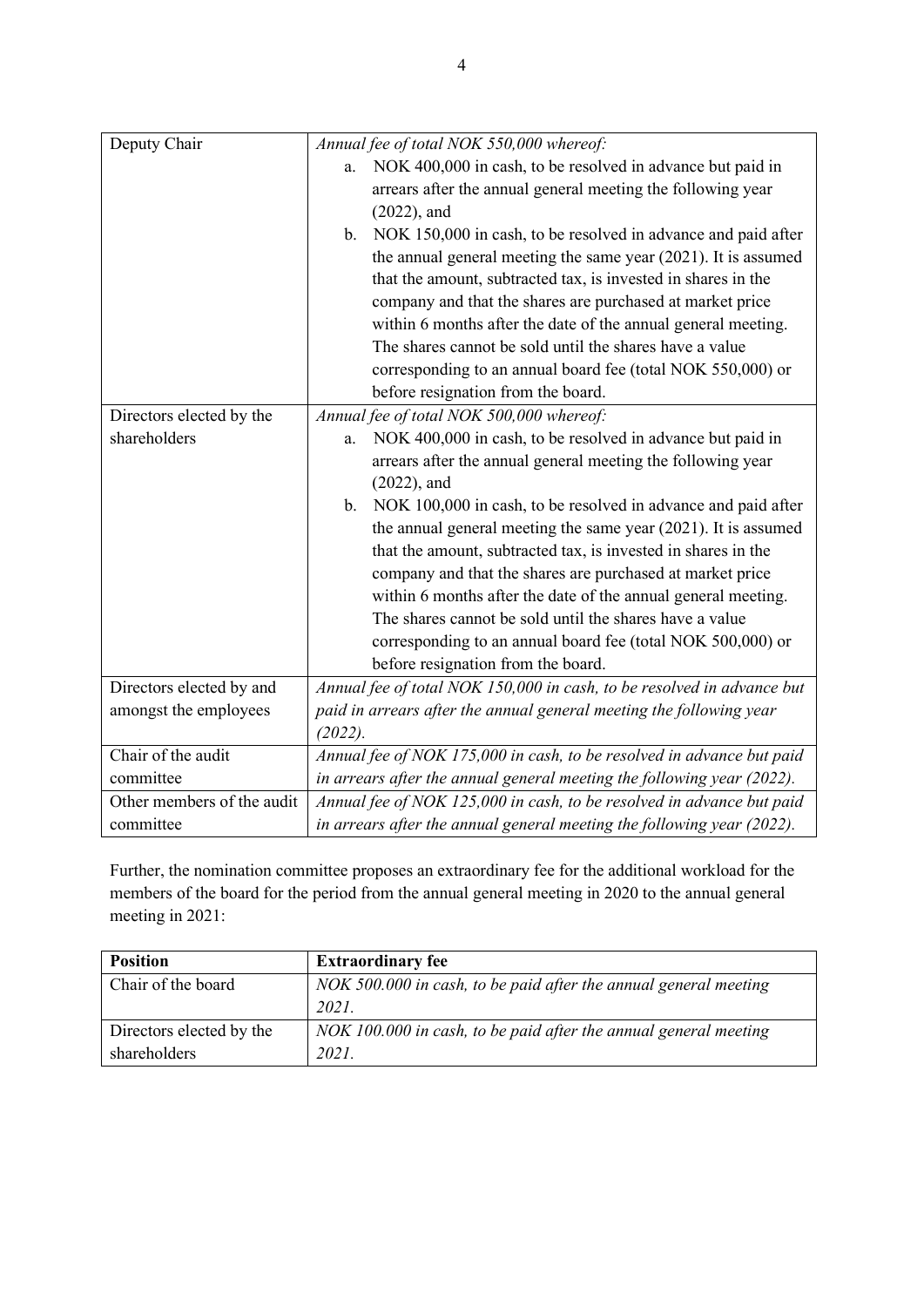# **ITEM 10: DETERMINATION OF COMPENSATION TO THE MEMBERS OF THE NOMINATION COMMITTEE**

The nomination committee recommends that the compensation to the members of the committee remains the same. This implies that the members will receive the following remuneration for the period from the annual general meeting in 2021 to the annual general meeting in 2022:

| <b>Position</b>         | Compensation                                                          |
|-------------------------|-----------------------------------------------------------------------|
| Chair of the nomination | NOK 10.000 per meeting, to be resolved in advance but paid in arrears |
| committee               | after the annual general meeting the following year (2022).           |
| Other members of the    | NOK 7.500 per meeting, to be resolved in advance but paid in arrears  |
| nomination committee    | after the annual general meeting the following year (2022).           |

\*\*\*

Lysaker, 21 May 2021

Bjarne Borgersen Nils Bastiansen

Sven Fermann Hermansen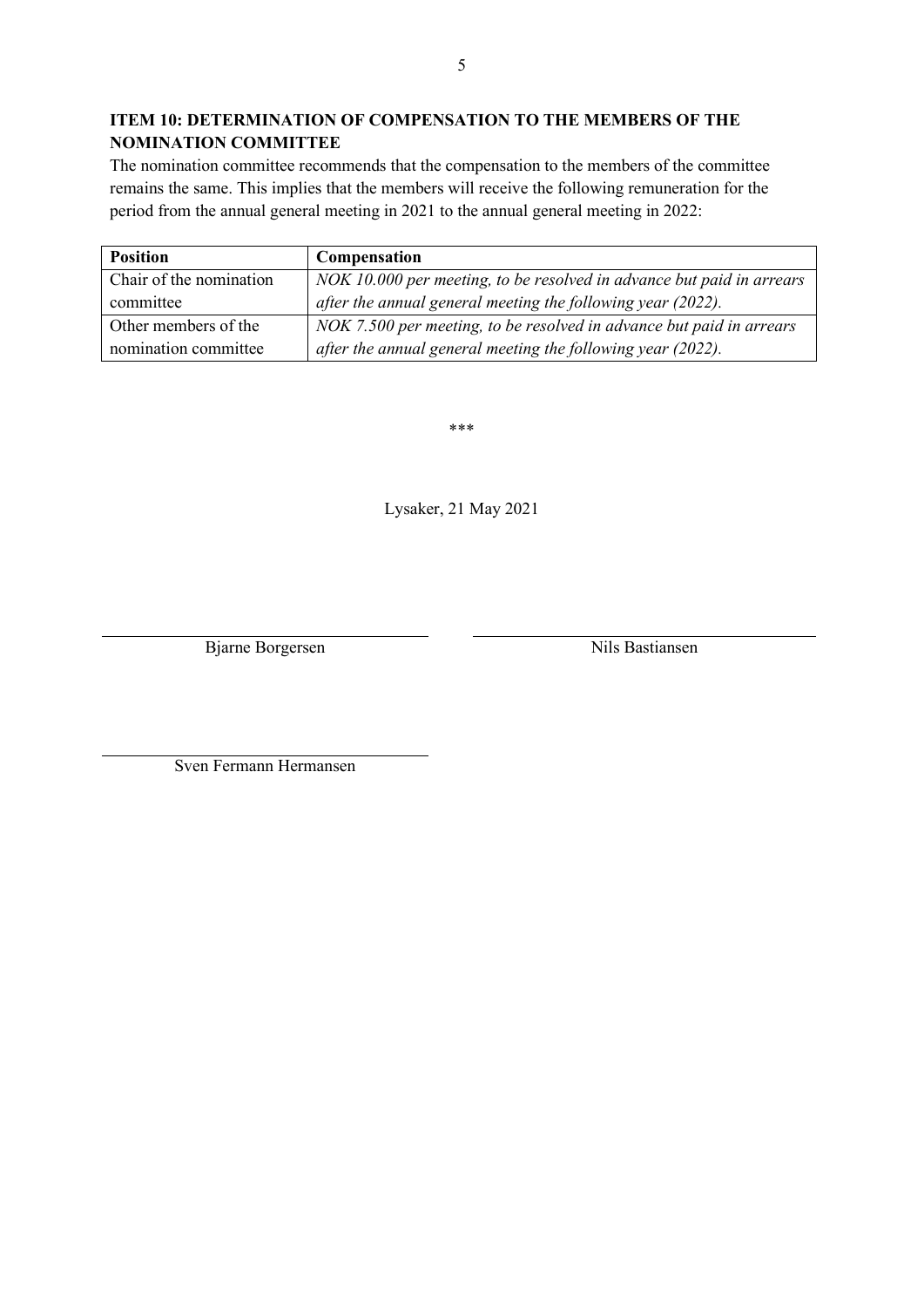#### **RESUMÉS FOR NEW CANDIDATES TO THE BOARD OF DIRECTORS**

**Mr Svein Harald Øygard** has a degree in economics (Cand. Oecon); microeconomics, macroeconomics, finance, industrial economics, statistics and econometrics. He also has a "Grunnfag" in Public Policy and Administration.

In 1985 Mr Øygard started in the Tax and Income Economics Department in the Ministry of Finance of Norway, among others representing the Ministry in the income negotiations. He thereafter served as Permanent Secretary to the Committee of Fiscal Affairs in the Parliament and as Economic Advisor to the Labor Party. He was appointed State Secretary (Deputy Minister) of Finance in 1990, among others leading the work on the 1992 tax reform, macroeconomics, taxation, finance and structural policies. He was in the core team addressing the banking crisis, the currency crisis and the macro crisis. He led the work on the Government's Long Term Program.

In 1995 Mr Øygard joined McKinsey, becoming Partner in 2000 and Director in 2006 and again in 2009. He led McKinsey Norway from 2005 to 2007. He served clients in Energy, Industry, Consumer Industries, Finance and the Public Sector. He served as Global Knowledge Leader Oil & Gas from 2010 to 2014 leading all McKinsey´s knowledge development and research and led the Oil & Gas work in South America from 2013 to 2016.

In 2009 Mr. Øygard, after the collapse of the Icelandic banking system, was called to serve as the Interim Central Bank Governor of the Icelandic Central Bank. He also led the Coordination Committee for the restructuring and recapitalization of the Icelandic banks, ref. his book "In the Combat Zone of Finance".

He worked as Senior Partner Corporate Finance in Sparebank1 Markets from 2017 to 2018, and as industry advisor to early 2021. He is now an independent advisor and holds board positions. From mid-2016 Mr Øygard has been the co-founder, co-owner and Chairman of DBO Energy, an Oil & Gas company focused on accessing and developing mature, producing oil and gas fields in Brazil. From 2019 Svein Harald Øygard has been member of the Board of Directors of AGR Petroleum Services (subsurface technology advisory), owned by Akastor/Aker; Member of the Board of Nettbil (internet start-up) and Labrida (medical equipment start-up) and since 2021 of Akershus University Hospital and TGS-NOPEC. He is also the initiator, an investor and board member of a Holu, a start-up targeting market leadership in residential solar in Brazil.

**Mr Lars Boilesen** is the CEO of Otello Corporation (formerly Opera Software ASA). He earned his bachelor's degree in business economics from Aarhus School of Business in Denmark and a postgraduate diploma from Kolding Business School and moved to Norway in 1997. Mr Boilesen has extensive experience in both sales and marketing with the Lego Group, Tandberg and Alcatel-Lucent. Boilesen served on the board of directors for Opera (now Otello) from 2007 to 2009 until he became CEO. Recently he sold Adcolony and listed Bemobi on the B3 in Brazil. Adcolony and Bemobi were Otello's two main assets. He has been the chairman of Napatech ASA since 2018 and currently is a board member in Airthings ASA.